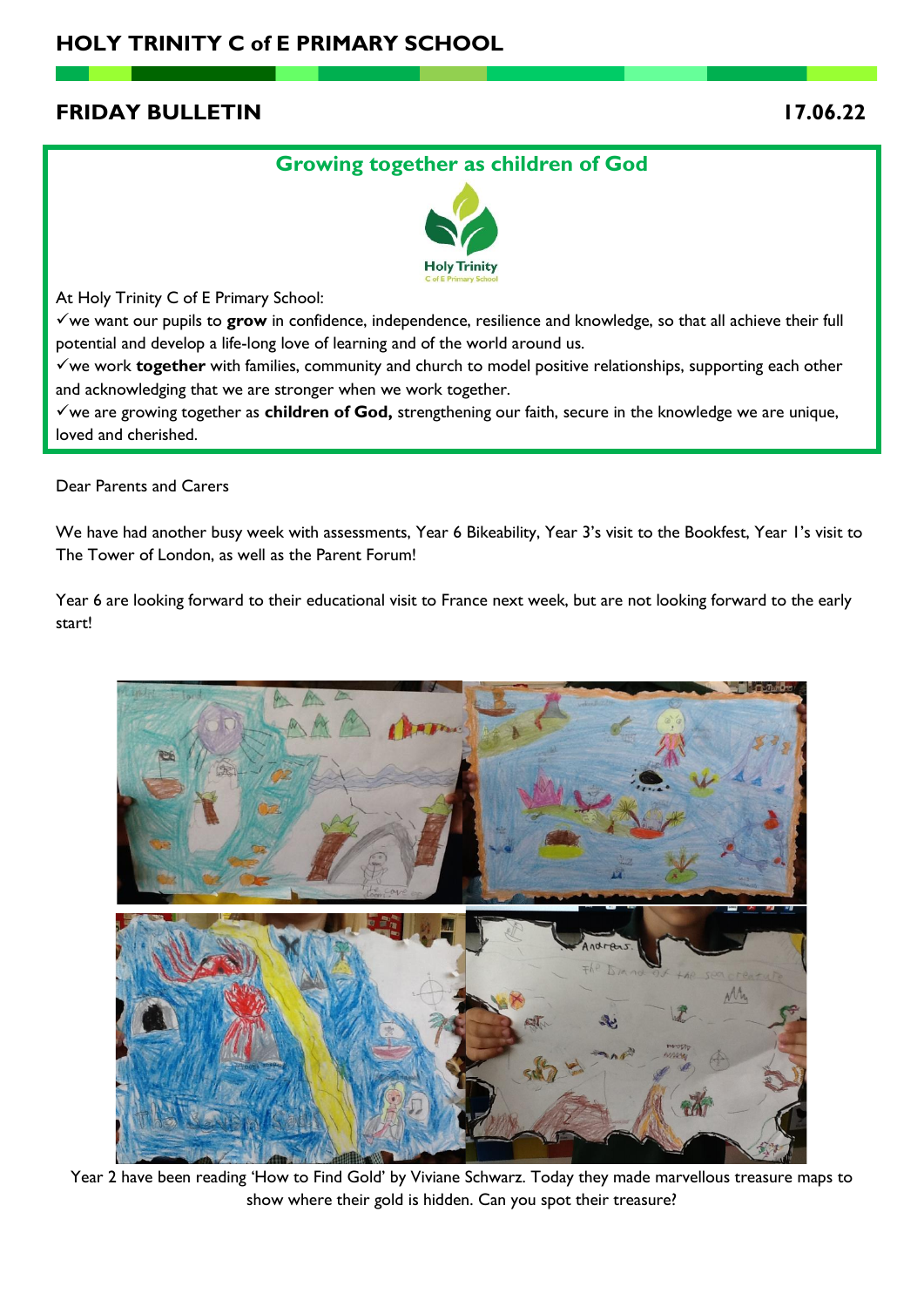

Many congratulations to Jack who was awarded a silver medal for Level 4 gymnastics.

# **Year 6 Cricket**

Our Year 6 cricket team made it to the Merton finals and finished  $2^{nd}$  in their pool and 7<sup>th</sup> out of the whole of Merton primary schools. We are so proud of them all for representing the school so well.

# **Year 3/4 Dodgeball Festival**

Pupils from Year 3 and Year 4 represented our school at the Merton School Sports Partnership Dodgeball festival this week. They had a wonderful time and were proudly awarded the RefSpect Award, voted for by the rest of the schools. The RefSpect Award is given to the school which displays the bets sportspersonship and fair play. Well done to all of our dodgeball team.

# **Cayley Maths Challenge**

Our school was invited by King's College to send a Year 5 team of 4 pupils to their annual Cayley Maths Challenge. Mrs Thompson was so proud of Rawdon, Lucas, Sara and William, who worked extremely hard as a team, answering some very tricky maths questions. Well done to our incredible mathematicians.

# **Open Door Policy**

Just a reminder that I operate an Open Door Policy. If you would like to discuss anything with me, do drop me an email [headteacher@holytrinity.merton.sch.uk](mailto:headteacher@holytrinity.merton.sch.uk) or catch me on the gate.

# **Parent/Carer Forum**

Thank you so much to those of you who were able to attend our Parent Forum this week. The Governors felt that there were some very fruitful discussions with excellent ideas. The Governors are writing up these discussions, which will be fed into our school improvement plans for the next academic year.

For those of you who were unable to attend, I have attached the presentation for your information. We discussed the following questions:

# **Diversity and Inclusion**

- What would make our school more welcoming to all, regardless of ethnicity, race, special needs and/or disability or faith?
- What ideas do you have to help Holy Trinity promote, and fully embed Diversity & Inclusion into our school?
- We are writing our own Anti-Racist Charter what could we include?

#### **Homework**

- How do you feel about homework?
- What changes, if any, would you like to see being made?

#### **Communication about Learning**

- What other ideas do you have that might help the school to communicate more effectively about the learning?
- The school hopes to offer more parent/carer workshops about the curriculum which areas of the curriculum would you find most helpful?

If you would like to respond to any of these questions please email [governors@holytrinity.merton.sch.uk,](mailto:governors@holytrinity.merton.sch.uk) or [headteacher@holytrinity.merton.sch.uk](mailto:headteacher@holytrinity.merton.sch.uk)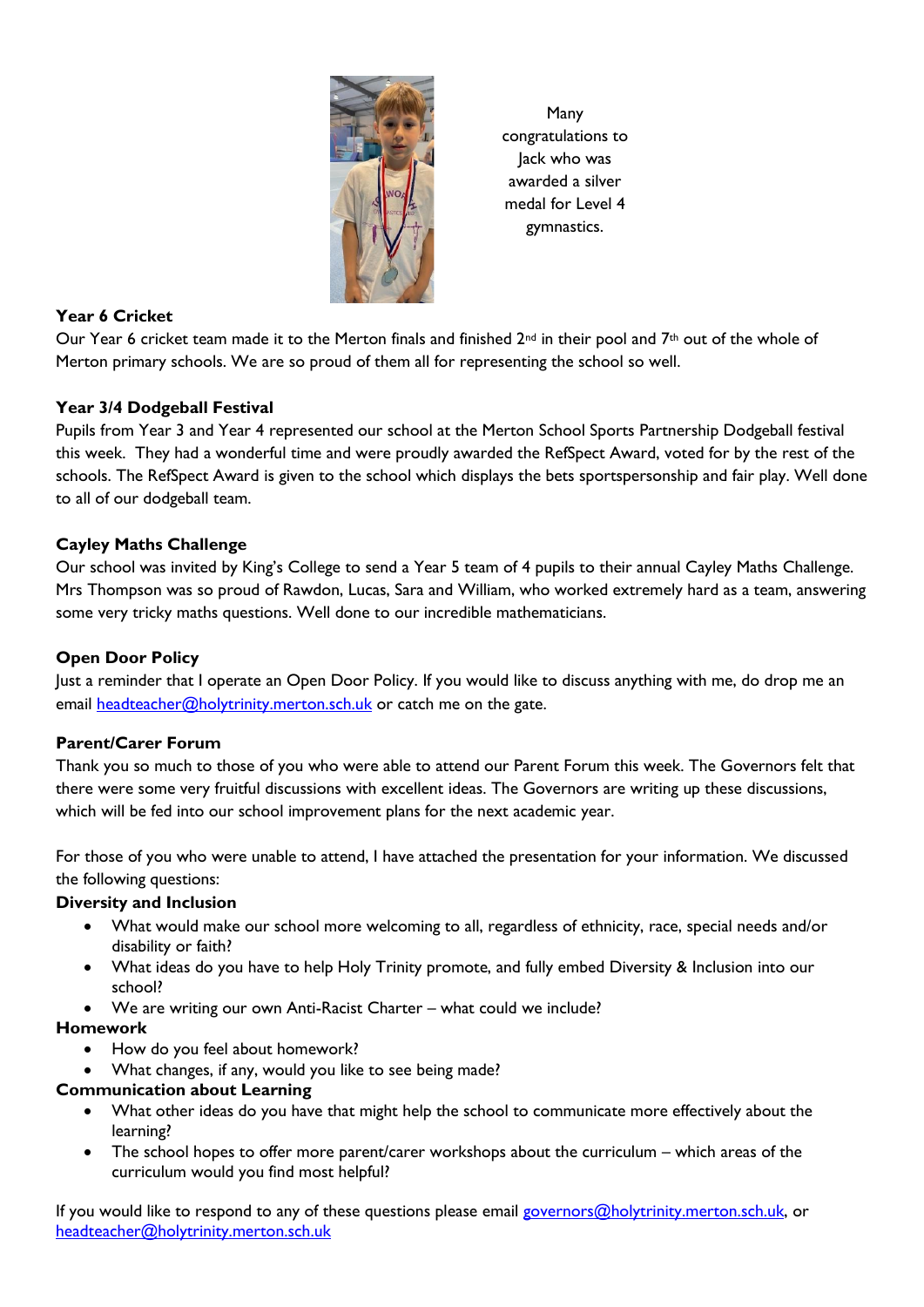# **Online Safety Parent/Carer Workshop – Tuesday 21st June @ School**

There will be an in-person workshop for parents on Tuesday 21st June, from 6.00-7.00pm about how to keep your child safe when they are online. We are delighted that Derek Crabtree, who heads up this area for Merton, will be sharing a presentation on this evening. Please do book this date in your diary.

### **Diversity Think Tank – Friday 24th June @ 2.00pm**

At Holy Trinity we are developing an Anti-Racism Charter. The Junior Leadership Team will be involved in writing this for our school. I would like to invite any parents/carers to the next Diversity Think Tank on Friday 24<sup>th</sup> June @ 2.00pm, at school, to discuss our Anti-Racism Charter in more detail. Every is welcome. If you would like more information, please email me at [headteacher@holytrinity.merton.sch.uk](mailto:headteacher@holytrinity.merton.sch.uk)

#### **Choir Performance at the Summer Fair**

The 2 school choirs and Trinity Singers have all been rehearsing very hard for our performances at the Summer Fair on 2nd July. We will be performing at 1pm. The 2 school choirs will perform their own items before the massed choirs join to perform 2 songs together for the first time in over 2 years which is really exciting! All the children in the choir have been given lyric sheets -please encourage them to practise at home and learn the songs off by heart for the big performance.

# **Book Week Information**

#### **Holy Trinity Goes to the Circus!**

We will be having our Holy Trinity Book Week from the 20<sup>th</sup>- 24<sup>th</sup> June which will be Circus Themed.

#### **Competitions**

#### Best Dressed Characters

On **Friday (24th June),** during our dress up day, we will be selecting the child from each year group who has blown us away with how creatively they have represented a character from a story they have read or linked to our Circus Theme.

#### **Circus Job Descriptions**

During the week, children will be taking part in solving the mystery of 'Whose Job is This?' by answering questions placed around the school.

**Please note:** The Scholastic Book fair will be here before (except for Monday, 20<sup>th</sup> June) and after school for the week commencing the 20<sup>th</sup> June. Please see the attached item for more information on some of the books that will be available.

#### **Summer Fair Notices**

**Raffle Tickets** We are excited to announce that **raffle tickets** for the Summer Fair raffle will be on sale from Monday in the playground before and after school. If you can't make it to the playground [you can buy them online](https://www.pta-events.co.uk/hots/)  [from the PTA website here.](https://www.pta-events.co.uk/hots/) Prizes include a £500 Elys hamper, a champagne tea at the Ivy, a week of NEAT sports camp, tickets to AFC Wimbledon and much, much more!

**Donations** - If you cannot attend the fair there is also the opportunity to **make a donation** to the school on the [PTA website.](https://www.pta-events.co.uk/hots/) Please consider donating what you might have spent at the fair. It will go a long way to supporting the school.

#### <https://www.pta-events.co.uk/hots/>

**Toys, Books and Costumes** - Year 4 are looking for **donations of good quality toys, books and dressingup costumes** for their stall at the fair. Please drop your donations into the office next week.

#### And finally -

**Bake Off** - for a £2 entry fee we are inviting parents and children to enter the **Great Holy Trinity Bake Off** taking place at the summer fair. More information to follow next week, but we will be looking for the most creative and inventive cakes made by parents/carers and children and these will be awarded prizes and then sold on at the fair. Aprons at the ready!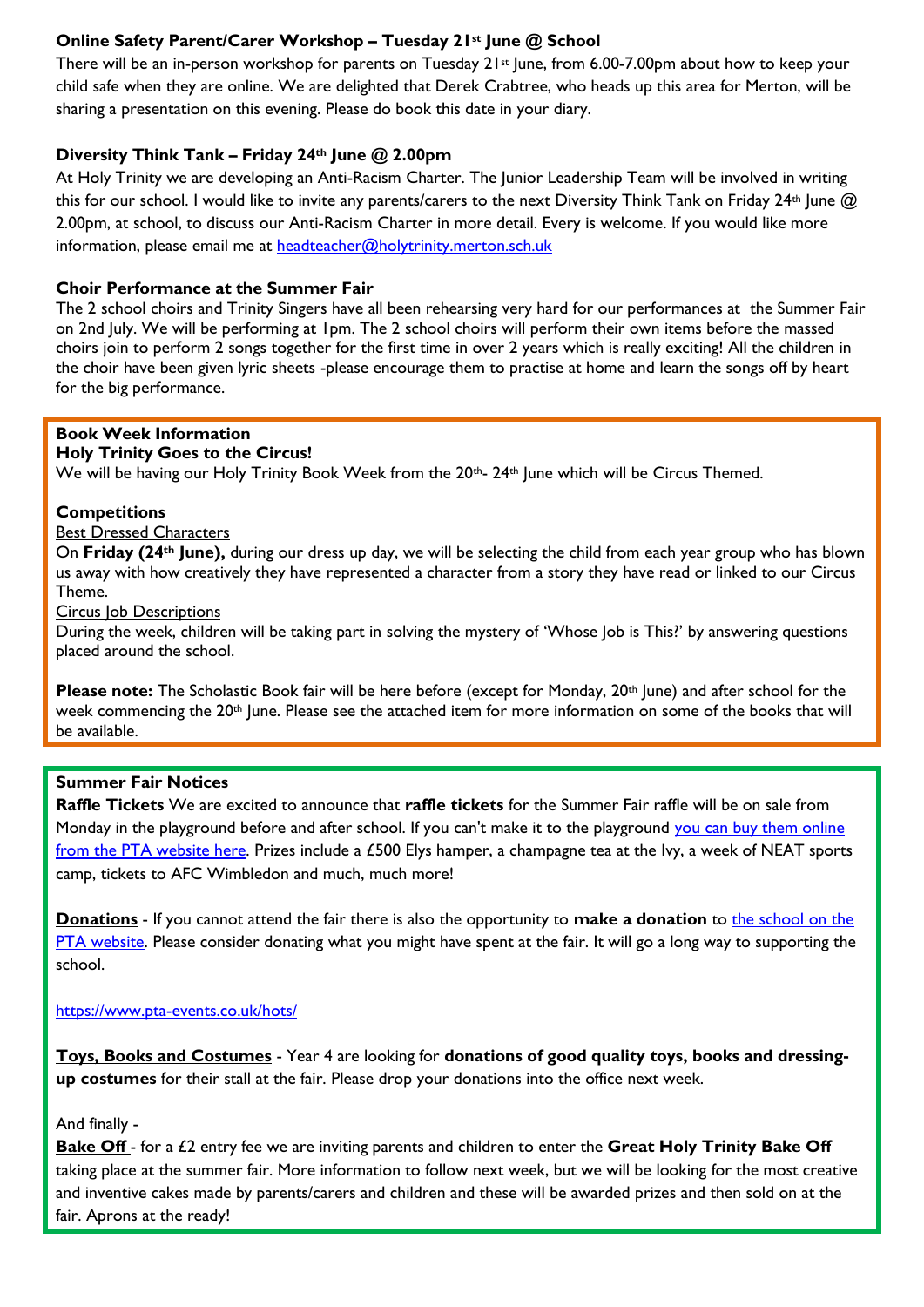# Finding your feet: supporting your child's emotional wellbeing as they begin Reception or Nursery

Beginning nursery or school can be exciting for many children and parents, but this transition can come with many worries and stresses too.

This 1.5 hours Webinar will look at ways you can support your child; through a focus on play, emotional regulation and practical supports. It will provide ideas to help both you and your child manage the ups and downs that come with this new start.

#### **MS Teams**

Date: 20th July, 2022

Time: 12 to 13:30 pm

To get a ticket please request one via Eventbrite : https://www.eventbrite.co.uk/e/359459261327

# **Educational Wellbeing Practitioner Service Available**

Is your child sometimes getting anxious or upset when separating from you in the morning or at bedtime? Expressing other anxieties and not getting support elsewhere? Our NHS Wellbeing Support Service offers Parents 6-8 sessions to work through these and other very common childhood anxieties.

Email [InfoMerton@swlstg.nhs.uk](mailto:InfoMerton@swlstg.nhs.uk) or speak to a member of school staff for a one page application and information form.

Is your child struggling with managing their emotions at home some times. losing control or struggling to listen at times? Our NHS Wellbeing Support Service offers Parents 6-8 sessions to work through these and other very common childhood behaviour challenges. Email [InfoMerton@swlstg.nhs.uk](mailto:InfoMerton@swlstg.nhs.uk) or speak to a member of school staff for a one page application and information form.

# **More free webinars offered by Charlie Waller**

[https://charliewaller.org/what-we-offer/free-webinars?utm\\_source=email&utm\\_medium=email](https://charliewaller.org/what-we-offer/free-webinars?utm_source=email&utm_medium=email)

# Join us for our free webingrs

We are running a series of live webinars for parents, carers and educators. They are all presented by our mental health trainers, speakers and quest speakers who come from a wide range of professions, including education, psychology, social work, youth work, public health, psychotherapy and nursing. Topics include 'The Teen Brain', 'Sleep' and 'Perfectionism'.

The webinars explore strategies for maintaining positive mental health, paying attention to our own wellbeing and supporting those around us.

Please note, each webinar will be delivered twice across the month and be approximately 90 minutes in length.

# Popular titles for 2022 so far have included

- Growing Together; Role Modelling to Children and Young People
- The Teen Brain and Eating Disorders
- The Teen Brain and Nutrition
- Managing the Highs and Lows
- Supporting Children and Young People: Low Mood and Depression
- Sleep

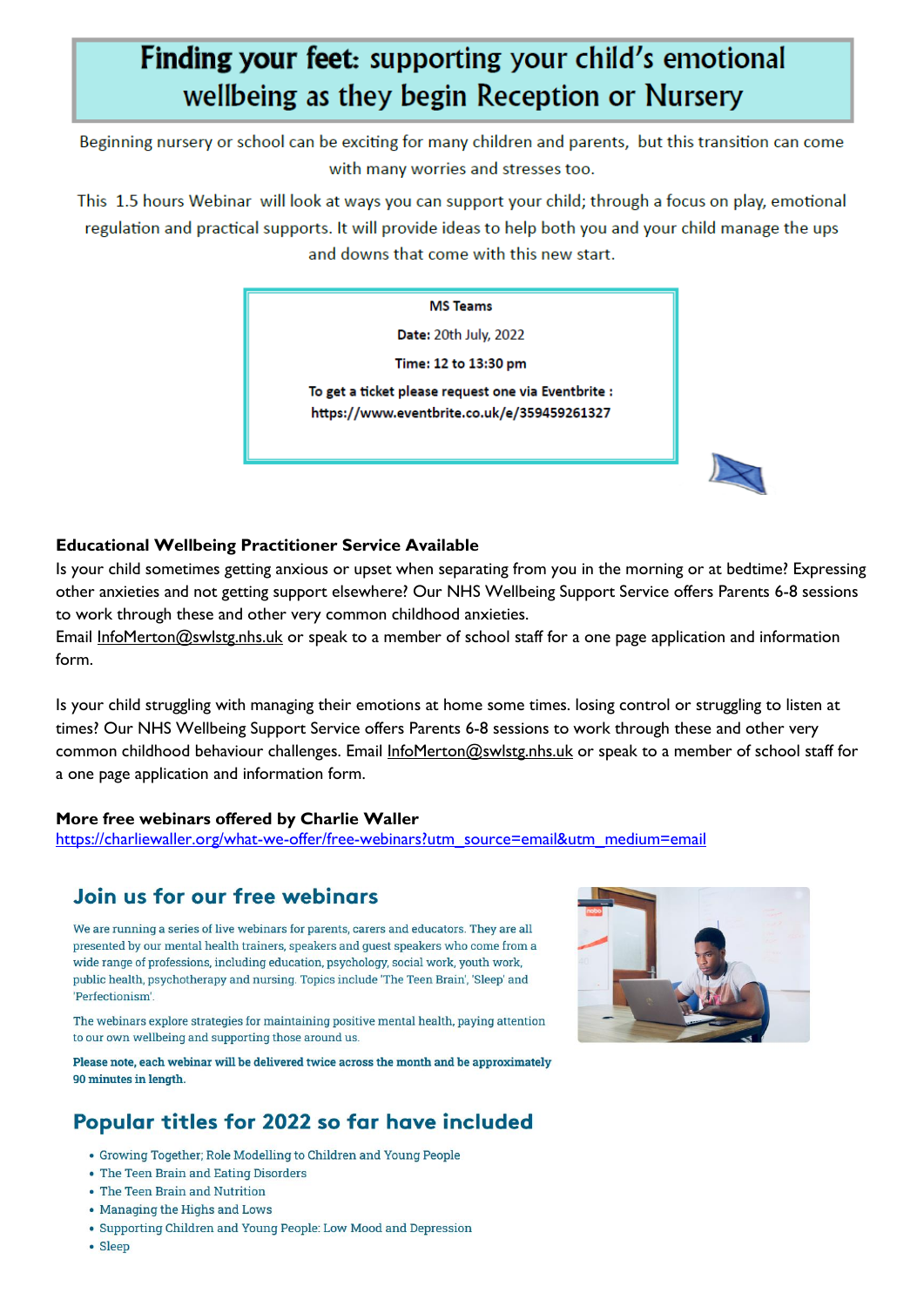

# **Attached items:**

• Wandsworth Test Information for Year 5 parents

# **Term dates 2021-2022**

# **Summer Term 2022**

• Last day: Friday 22 July 2022 (INSETs Monday  $6$ <sup>th</sup> June and Friday 22<sup>nd</sup> July, so children end Thursday 21<sup>st</sup> July)

# **Term Dates 2022-2023**

# **Autumn Term 2022**

- First day: Thursday 1 September 2022
- (INSETs Thursday 1st and Friday 2nd so children back Monday 5th September)
- Last day: Friday 16 December 2022
- Half term: Monday 24 October to Friday 28 October 2022

# **Spring Term 2023**

- First day: Tuesday 3 January 2023
- (INSET Tuesday 3rd so children back Wednesday 4th January)
	- Last day: Friday 31st March 2023
- Half term: Monday 13th February to Friday 17th February 2023

# **Summer Term 2023**

- First day: Monday 17th April 2023
- Last day: Friday 21st July 2023
- Half term: Monday 29th May to Friday 2nd June 2023
- (INSETs Monday 5<sup>th</sup> June and Friday 21<sup>st</sup> July, so children end Thursday 20<sup>th</sup> July 2023)

As further dates are added, these will be highlighted. By next week we will be able to give you all of the dates for this term.